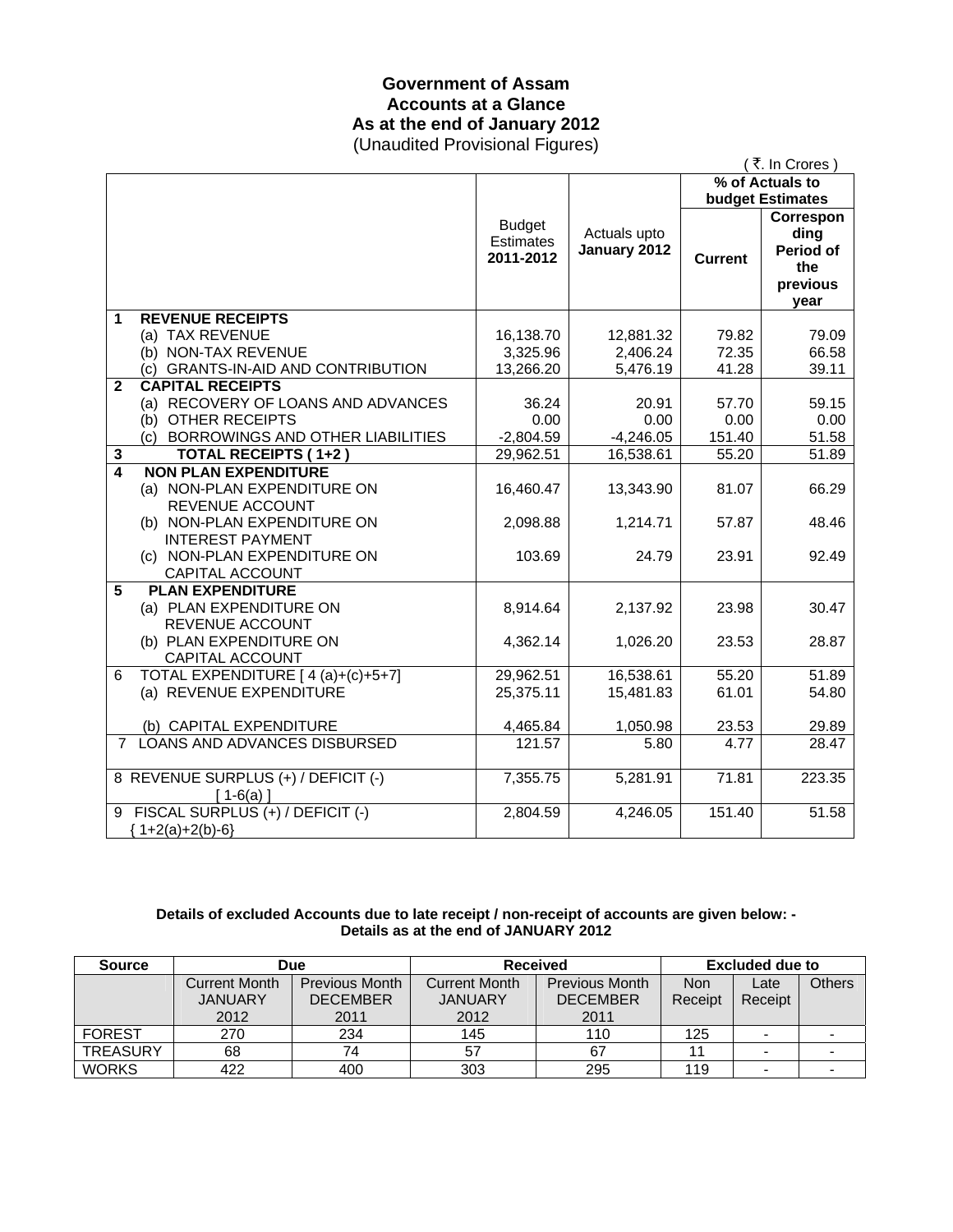#### Monthly trend of **TAX REVENUE**  ( Refer to Item No. 1 (a) of Monthly Accounts at a Glance )

|                  |                |                    |                | ₹ In crores )      |
|------------------|----------------|--------------------|----------------|--------------------|
|                  |                | 2011-2012          | 2010-2011      |                    |
| <b>Months</b>    | <b>MONTHLY</b> | <b>PROGRESSIVE</b> | <b>MONTHLY</b> | <b>PROGRESSIVE</b> |
| <b>APRIL</b>     | 1,250.91       | 1,250.91           | 884.50         | 884.50             |
| <b>MAY</b>       | 1.216.58       | 2.467.49           | 1.024.63       | 1,909.13           |
| <b>JUNE</b>      | 1,218.98       | 3,686.47           | 902.19         | 2,811.32           |
| <b>JULY</b>      | 1,227.88       | 4,914.35           | 996.14         | 3,807.46           |
| <b>AUGUST</b>    | 1,234.56       | 6,148.91           | 990.34         | 4,797.80           |
| <b>SEPTEMBER</b> | 1,306.21       | 7,455.12           | 945.94         | 5,743.74           |
| <b>OCTOBER</b>   | 1,308.29       | 8,763.41           | 1,022.20       | 6,765.94           |
| <b>NOVEMBER</b>  | 1,060.69       | 9,824.10           | 1,016.01       | 7,781.95           |
| <b>DECEMBER</b>  | 1,737.98       | 11,562.08          | 1,117.41       | 8,899.36           |
| <b>JANUARY</b>   | 1,319.24       | 12,881.32          | 1,042.33       | 9.941.69           |
| <b>FEBRUARY</b>  |                |                    | 1,118.55       | 11,060.24          |
| <b>MARCH</b>     |                |                    | 2.826.43       | 13,886.67          |

Sr. Accounts Officer

**Note :** As the details of excluded accounts are not likely to be the same for the current and corresponding periods, the comparison will be indicative only. For details of excluded accounts, reference to Accounts at a Glance is invited.

### Monthly trend of **NON-TAX REVENUE**

( Refer to Item No. 1 (b) of Monthly Accounts at a Glance )

|                  |                |                    |                | ₹ In crores )      |
|------------------|----------------|--------------------|----------------|--------------------|
| <b>Months</b>    |                | 2011-2012          |                | 2010-2011          |
|                  | <b>MONTHLY</b> | <b>PROGRESSIVE</b> | <b>MONTHLY</b> | <b>PROGRESSIVE</b> |
| <b>APRIL</b>     | 183.83         | 183.83             | 165.90         | 165.90             |
| <b>MAY</b>       | 196.20         | 380.03             | 146.98         | 312.88             |
| <b>JUNE</b>      | 150.07         | 530.10             | 144.99         | 457.87             |
| <b>JULY</b>      | 215.68         | 745.78             | 159.37         | 617.24             |
| <b>AUGUST</b>    | 263.72         | 1,009.50           | 188.40         | 805.64             |
| <b>SEPTEMBER</b> | 279.74         | 1,289.24           | 202.59         | 1.008.23           |
| <b>OCTOBER</b>   | 251.87         | 1,541.11           | 203.29         | 1,211.52           |
| <b>NOVEMBER</b>  | 134.42         | 1,675.53           | 215.52         | 1,427.04           |
| <b>DECEMBER</b>  | 450.18         | 2,125.71           | 218.61         | 1,645.65           |
| <b>JANUARY</b>   | 280.53         | 2,406.24           | 206.67         | 1,852.32           |
| <b>FEBRUARY</b>  |                |                    | 221.38         | 2,073.70           |
| <b>MARCH</b>     |                |                    | 299.41         | 2,373.11           |

Sr. Accounts Officer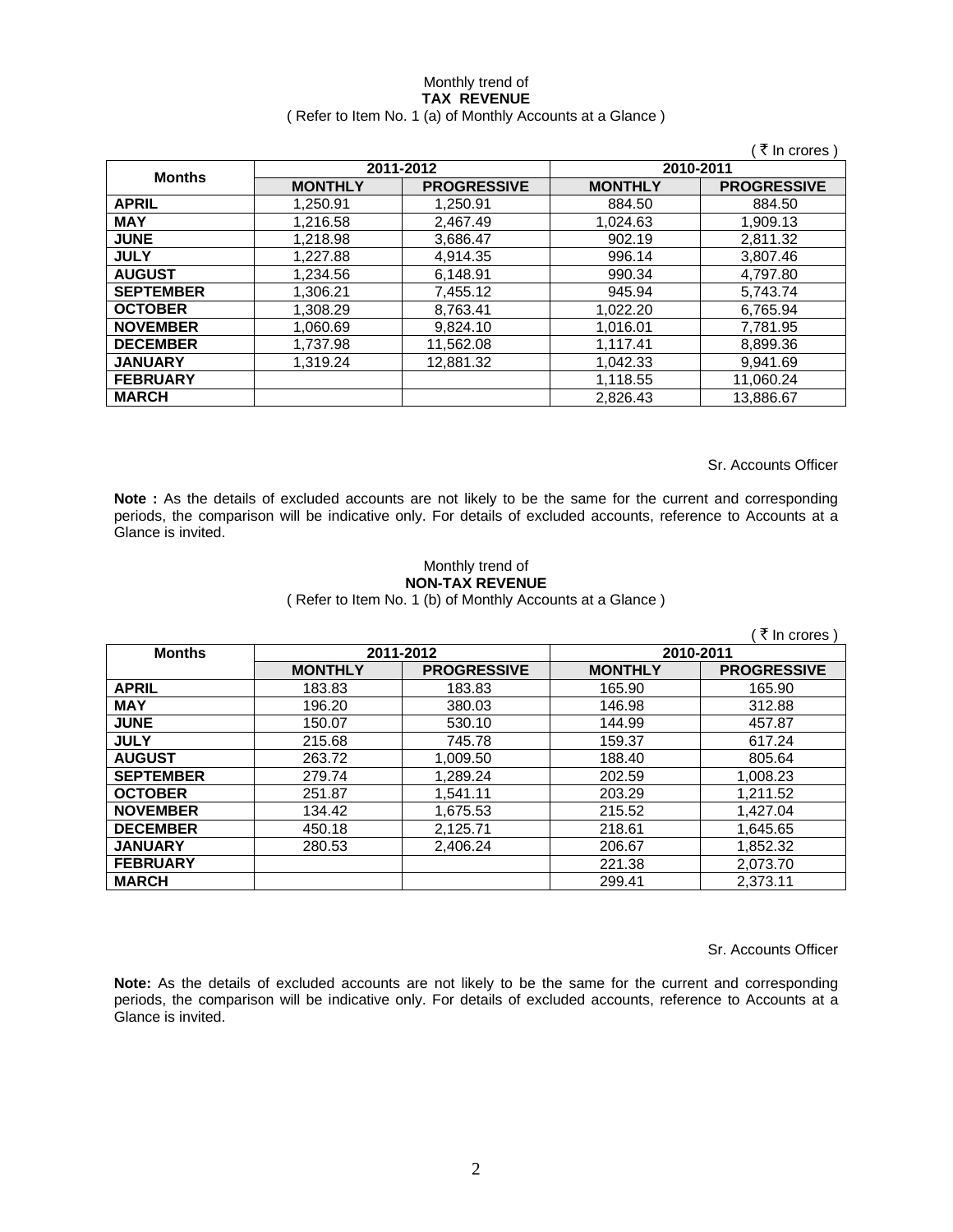## Monthly trend of **GRANTS-IN-AID AND CONTRIBUTION**

( Refer to Item No. 1 (c) of Monthly Accounts at a Glance )

|                  |                |                    |                | ₹ In crores)       |
|------------------|----------------|--------------------|----------------|--------------------|
| <b>Months</b>    |                | 2011-2012          | 2010-2011      |                    |
|                  | <b>MONTHLY</b> | <b>PROGRESSIVE</b> | <b>MONTHLY</b> | <b>PROGRESSIVE</b> |
| <b>APRIL</b>     | 223.69         | 223.69             | 197.07         | 197.07             |
| <b>MAY</b>       | 432.22         | 655.91             | 319.89         | 516.96             |
| <b>JUNE</b>      | 326.34         | 982.25             | 505.71         | 1,022.67           |
| <b>JULY</b>      | 553.96         | 1,536.21           | 221.15         | 1,243.82           |
| <b>AUGUST</b>    | 666.35         | 2,202.56           | 847.46         | 2,091.28           |
| <b>SEPTEMBER</b> | 789.64         | 2,992.20           | 563.47         | 2,654.75           |
| <b>OCTOBER</b>   | 620.07         | 3,612.27           | 305.32         | 2,960.07           |
| <b>NOVEMBER</b>  | 400.00         | 4,012.27           | 453.27         | 3,413.34           |
| <b>DECEMBER</b>  | 971.39         | 4,983.66           | 561.58         | 3,974.92           |
| <b>JANUARY</b>   | 492.53         | 5,476.19           | 349.59         | 4,324.51           |
| <b>FEBRUARY</b>  |                |                    | 949.27         | 5,273.78           |
| <b>MARCH</b>     |                |                    | 1.450.20       | 6.723.98           |

Sr. Accounts Officer

**Note :** As the details of excluded accounts are not likely to be the same for the current and corresponding periods, the comparison will be indicative only. For details of excluded accounts, reference to Accounts at a Glance is invited.

### Monthly trend of **RECOVERY OF LOANS AND ADVANCES**  ( Refer to Item No. 2 (a) of Monthly Accounts at a Glance )

|                  |                |                    |                | ₹ In crores)       |
|------------------|----------------|--------------------|----------------|--------------------|
| <b>Months</b>    | 2011-2012      |                    | 2010-2011      |                    |
|                  | <b>MONTHLY</b> | <b>PROGRESSIVE</b> | <b>MONTHLY</b> | <b>PROGRESSIVE</b> |
| <b>APRIL</b>     | 1.97           | 1.97               | 2.12           | 2.12               |
| <b>MAY</b>       | 1.90           | 3.87               | 1.81           | 3.93               |
| <b>JUNE</b>      | 2.14           | 6.01               | 2.90           | 6.83               |
| <b>JULY</b>      | 1.81           | 7.82               | 2.10           | 8.93               |
| <b>AUGUST</b>    | 2.69           | 10.51              | 2.65           | 11.58              |
| <b>SEPTEMBER</b> | 3.19           | 13.70              | 2.18           | 13.76              |
| <b>OCTOBER</b>   | 0.79           | 14.49              | 2.35           | 16.11              |
| <b>NOVEMBER</b>  | 2.07           | 16.56              | 2.53           | 18.64              |
| <b>DECEMBER</b>  | 2.34           | 18.90              | 1.90           | 20.54              |
| <b>JANUARY</b>   | 2.01           | 20.91              | 2.45           | 22.99              |
| <b>FEBRUARY</b>  |                |                    | 2.27           | 25.26              |
| <b>MARCH</b>     |                |                    | 2.74           | 28.00              |

Sr. Accounts Officer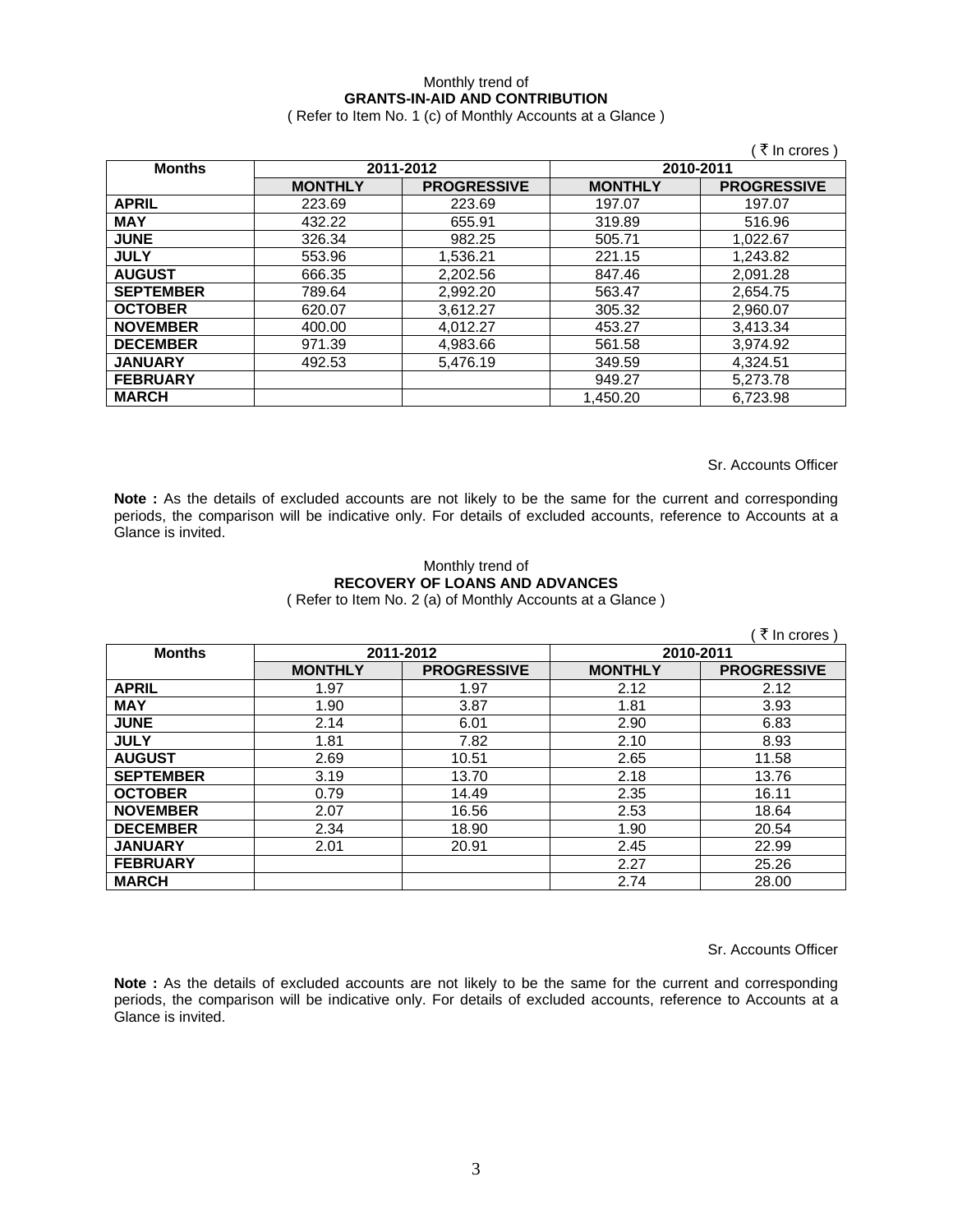### Monthly trend of **OTHER RECEIPTS**  ( Refer to Item No. 2 (b) of Monthly Accounts at a Glance )

|                  |                |                    |                | ₹ In crores)       |
|------------------|----------------|--------------------|----------------|--------------------|
| <b>Months</b>    | 2011-2012      |                    | 2010-2011      |                    |
|                  | <b>MONTHLY</b> | <b>PROGRESSIVE</b> | <b>MONTHLY</b> | <b>PROGRESSIVE</b> |
| <b>APRIL</b>     | 0.00           | 0.00               | 0.00           | 0.00               |
| <b>MAY</b>       | 0.00           | 0.00               | 0.00           | 0.00               |
| <b>JUNE</b>      | 0.00           | 0.00               | 0.00           | 0.00               |
| <b>JULY</b>      | 0.00           | 0.00               | 0.00           | 0.00               |
| <b>AUGUST</b>    | 0.00           | 0.00               | 0.00           | 0.00               |
| <b>SEPTEMBER</b> | 0.00           | 0.00               | 0.00           | 0.00               |
| <b>OCTOBER</b>   | 0.00           | 0.00               | 0.00           | 0.00               |
| <b>NOVEMBER</b>  | 0.00           | 0.00               | 0.00           | 0.00               |
| <b>DECEMBER</b>  | 0.00           | 0.00               | 0.00           | 0.00               |
| <b>JANUARY</b>   | 0.00           | 0.00               | 0.00           | 0.00               |
| <b>FEBRUARY</b>  |                |                    | 0.00           | 0.00               |
| <b>MARCH</b>     |                |                    | 0.00           | 0.00               |

Sr. Accounts Officer

Note : As the details of excluded accounts are not likely to be the same for the current and corresponding periods, the comparison will be indicative only. For details of excluded accounts, reference to Accounts at a Glance is invited.

# Monthly trend of **BORROWINGS AND OTHER LIABILITIES**

( Refer to Item No. 2 (c) of Monthly Accounts at a Glance )

|                  |                |                    |                | ्रे In crores )    |
|------------------|----------------|--------------------|----------------|--------------------|
| <b>Months</b>    | 2011-2012      |                    | 2010-2011      |                    |
|                  | <b>MONTHLY</b> | <b>PROGRESSIVE</b> | <b>MONTHLY</b> | <b>PROGRESSIVE</b> |
| <b>APRIL</b>     | $-682.58$      | $-682.58$          | -466.85        | -466.85            |
| <b>MAY</b>       | $-880.10$      | $-1,562.68$        | $-814.67$      | $-1,281.52$        |
| <b>JUNE</b>      | $-319.46$      | $-1.882.12$        | $-139.60$      | $-1,421.12$        |
| <b>JULY</b>      | $-693.88$      | $-2.576.00$        | -127.85        | $-1.548.98$        |
| <b>AUGUST</b>    | -475.59        | $-3.051.60$        | -416.36        | $-1.965.33$        |
| <b>SEPTEMBER</b> | $-21.60$       | $-3,073.20$        | $-104.60$      | $-2,069.93$        |
| <b>OCTOBER</b>   | $-939.21$      | $-4,012.41$        | 22.43          | $-2047.50$         |
| <b>NOVEMBER</b>  | 503.01         | $-3,509.40$        | 92.65          | $-1,954.86$        |
| <b>DECEMBER</b>  | $-1,170.61$    | $-4,680.01$        | 305.09         | $-1,649.76$        |
| <b>JANUARY</b>   | 433.96         | $-4.246.05$        | 444.58         | $-1,205.18$        |
| <b>FEBRUARY</b>  |                |                    | 568.70         | $-636.48$          |
| <b>MARCH</b>     |                |                    | 1.571.05       | 934.57             |

Sr. Accounts Officer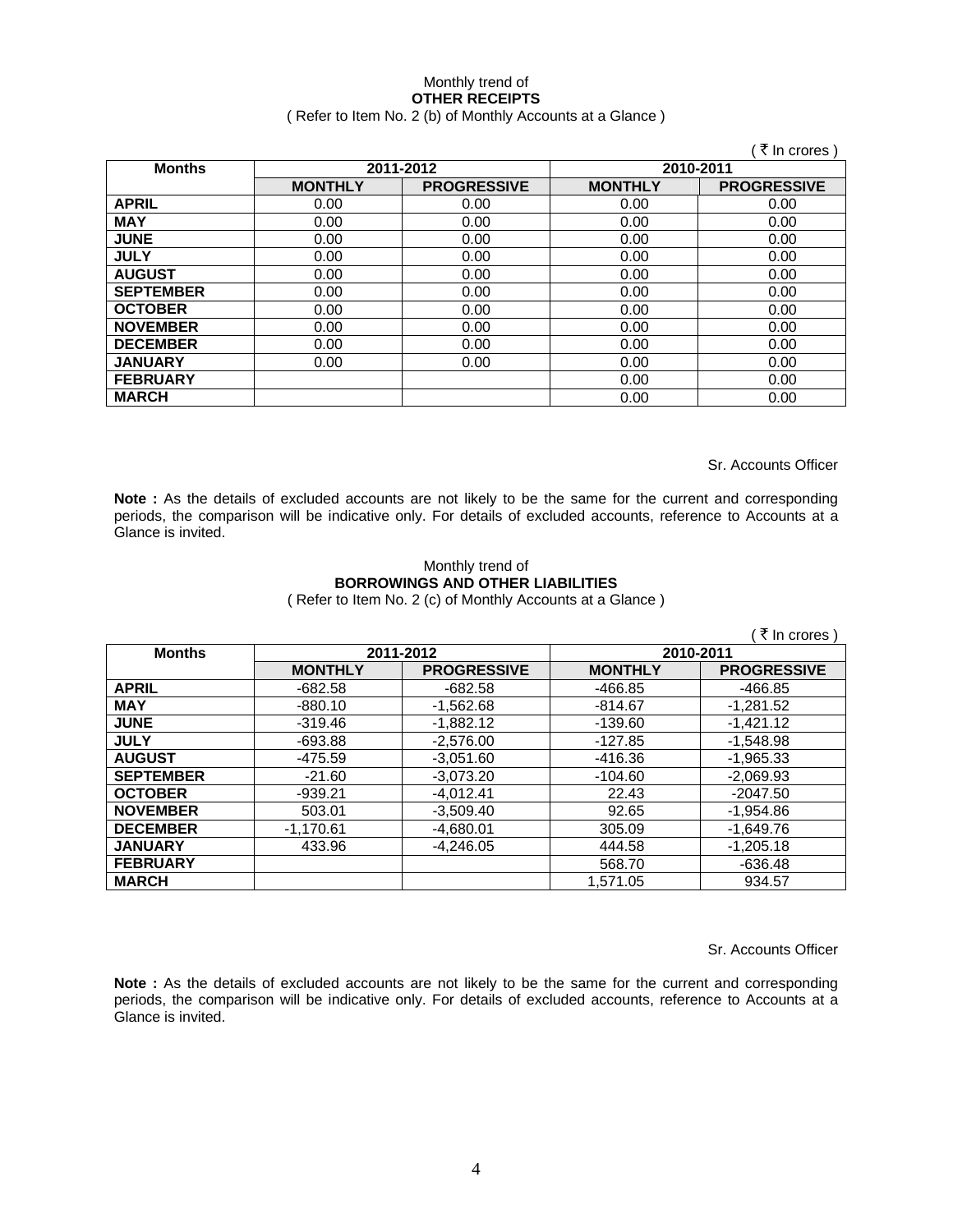### Monthly trend of **TOTAL RECEIPTS**  ( Refer to Item No. 3 of Monthly Accounts at a Glance )

|                  |                |                    |                | ं ₹ In crores )    |
|------------------|----------------|--------------------|----------------|--------------------|
| <b>Months</b>    | 2011-2012      |                    |                | 2010-2011          |
|                  | <b>MONTHLY</b> | <b>PROGRESSIVE</b> | <b>MONTHLY</b> | <b>PROGRESSIVE</b> |
| <b>APRIL</b>     | 977.82         | 977.82             | 782.74         | 782.74             |
| <b>MAY</b>       | 966.80         | 1,944.62           | 678.64         | 1,461.38           |
| <b>JUNE</b>      | 1,378.07       | 3,322.71           | 1,416.18       | 2,877.56           |
| <b>JULY</b>      | 1.305.45       | 4.628.16           | 1.250.91       | 4.128.47           |
| <b>AUGUST</b>    | 1.691.73       | 6.319.88           | 1.612.49       | 5.740.97           |
| <b>SEPTEMBER</b> | 2.357.18       | 8,677.06           | 1,609.58       | 7.350.55           |
| <b>OCTOBER</b>   | 1,241.81       | 9,918.87           | 1,555.59       | 8,906.14           |
| <b>NOVEMBER</b>  | 2,100.19       | 12,019.06          | 1,779.98       | 10,686.11          |
| <b>DECEMBER</b>  | 1,991.28       | 14,010.34          | 2,204.59       | 12,890.70          |
| <b>JANUARY</b>   | 2,528.27       | 16,538.61          | 2,045.62       | 14,936.33          |
| <b>FEBRUARY</b>  |                |                    | 2,860.17       | 17,796.50          |
| <b>MARCH</b>     |                |                    | 6,149.83       | 23,946.33          |

Sr. Accounts Officer

**Note** : As the details of excluded accounts are not likely to be the same for the current and corresponding periods, the comparison will be indicative only. For details of excluded accounts, reference to Accounts at a Glance is invited.

#### Monthly trend of **NON-PLAN EXPENDITURE ON REVENUE ACCOUNT**  ( Refer to Item No. 4 (a) of Monthly Accounts at a Glance )

( $\bar{\tau}$  In crores) **Months 2011-2012 2010-2011 MONTHLY PROGRESSIVE MONTHLY PROGRESSIVE APRIL** 956.23 956.23 766.46 766.46 **MAY** | 898.30 1,854.53 657.74 1,424.20 **JUNE** 1,236.62 3,091.15 1,305.76 2,729.96 **JULY** 1,079.16 4,170.31 996.38 3,726.34 **AUGUST** 1,570.89 5,741.20 1,160.44 4.886.78 **SEPTEMBER** | 2,048.85 | 7,790.05 | 1,183.12 | 6,069.90 **OCTOBER** | 836.95 | 8,627.00 | 1,318.92 | 7,388.82 **NOVEMBER** | 1,525.45 | 10,152.45 | 1,472.07 | 8,860.89 **DECEMBER** 1,546.78 11,699.23 1,257.20 10,118.09<br>**JANUARY** 1,644.67 13,343.90 1,331.48 11,449.57 **JANUARY** | 1,644.67 | 13,343.90 | 1,331.48 | 11,449.57 **FEBRUARY 1,807.43** 13,256.99 **MARCH** 3,772.20 17,029.18

Sr. Accounts Officer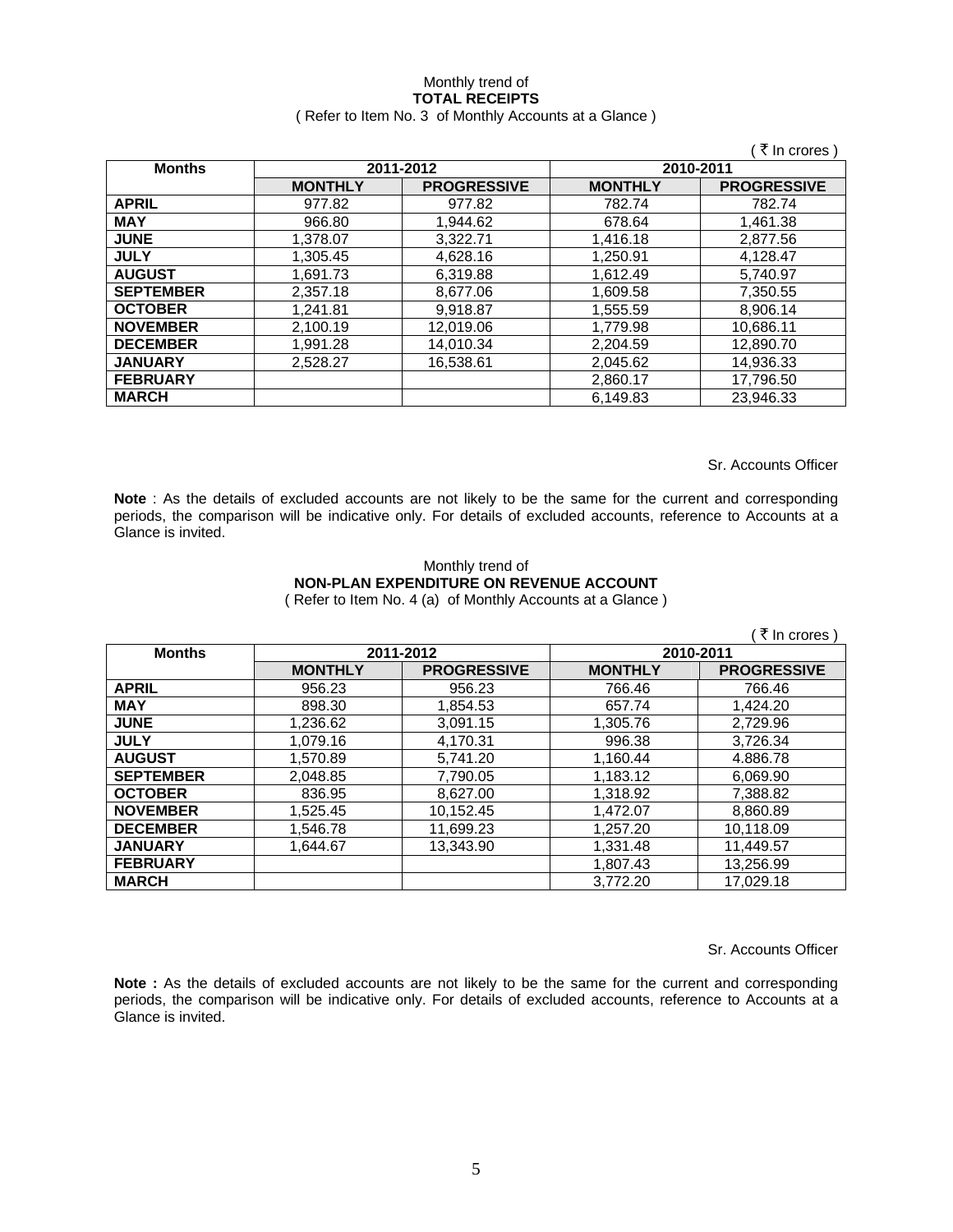### Monthly trend of **NON-PLAN EXPENDITURE ON INTEREST PAYMENT**

( Refer to Item No. 4 (b) of Monthly Accounts at a Glance )

|                  |                |                    |                | (₹ In crores)      |
|------------------|----------------|--------------------|----------------|--------------------|
| <b>Months</b>    |                | 2011-2012          |                | 2010-2011          |
|                  | <b>MONTHLY</b> | <b>PROGRESSIVE</b> | <b>MONTHLY</b> | <b>PROGRESSIVE</b> |
| <b>APRIL</b>     | 100.56         | 100.56             | 114.96         | 114.96             |
| <b>MAY</b>       | 56.87          | 157.43             | 57.85          | 172.81             |
| <b>JUNE</b>      | 143.93         | 301.36             | 141.25         | 314.06             |
| <b>JULY</b>      | 70.07          | 371.43             | 71.95          | 386.01             |
| <b>AUGUST</b>    | 223.39         | 594.82             | 199.90         | 585.91             |
| <b>SEPTEMBER</b> | 237.54         | 832.36             | 212.77         | 798.68             |
| <b>OCTOBER</b>   | 69.54          | 901.90             | 80.18          | 878.86             |
| <b>NOVEMBER</b>  | 119.33         | 1,021.23           | 95.49          | 974.35             |
| <b>DECEMBER</b>  | 94.53          | 1,115.76           | 103.07         | 1,077.42           |
| <b>JANUARY</b>   | 98.95          | 1,214.71           | 89.27          | 1,166.69           |
| <b>FEBRUARY</b>  |                |                    | 189.02         | 1,355.71           |
| <b>MARCH</b>     |                |                    | 208.73         | 1,564.44           |

Sr. Accounts Officer

Note : As the details of excluded accounts are not likely to be the same for the current and corresponding periods, the comparison will be indicative only. For details of excluded accounts, reference to Accounts at a Glance is invited.

### Monthly trend of **NON-PLAN EXPENDITURE ON CAPITAL ACCOUNT**  ( Refer to Item No. 4 (c) of Monthly Accounts at a Glance )

|                  |                |                    |                | ( ₹ In crores)     |
|------------------|----------------|--------------------|----------------|--------------------|
| <b>Months</b>    | 2011-2012      |                    | 2010-2011      |                    |
|                  | <b>MONTHLY</b> | <b>PROGRESSIVE</b> | <b>MONTHLY</b> | <b>PROGRESSIVE</b> |
| <b>APRIL</b>     | 0.00           | 0.00               | 0.01           | 0.01               |
| <b>MAY</b>       | 0.52           | 0.52               | 0.26           | 0.27               |
| <b>JUNE</b>      | 7.42           | 7.94               | 3.00           | 3.26               |
| <b>JULY</b>      | 4.50           | 12.44              | 8.69           | 11.95              |
| <b>AUGUST</b>    | 0.80           | 13.24              | 7.52           | 19.47              |
| <b>SEPTEMBER</b> | 4.04           | 17.28              | 15.82          | 35.29              |
| <b>OCTOBER</b>   | 4.69           | 21.97              | 0.76           | 36.05              |
| <b>NOVEMBER</b>  | 0.55           | 22.53              | 7.66           | 43.71              |
| <b>DECEMBER</b>  | 0.70           | 23.24              | 3.75           | 47.46              |
| <b>JANUARY</b>   | 1.55           | 24.79              | 0.92           | 48.38              |
| <b>FEBRUARY</b>  |                |                    | 3.03           | 51.41              |
| <b>MARCH</b>     |                |                    | 19.51          | 70.92              |

Sr. Accounts Officer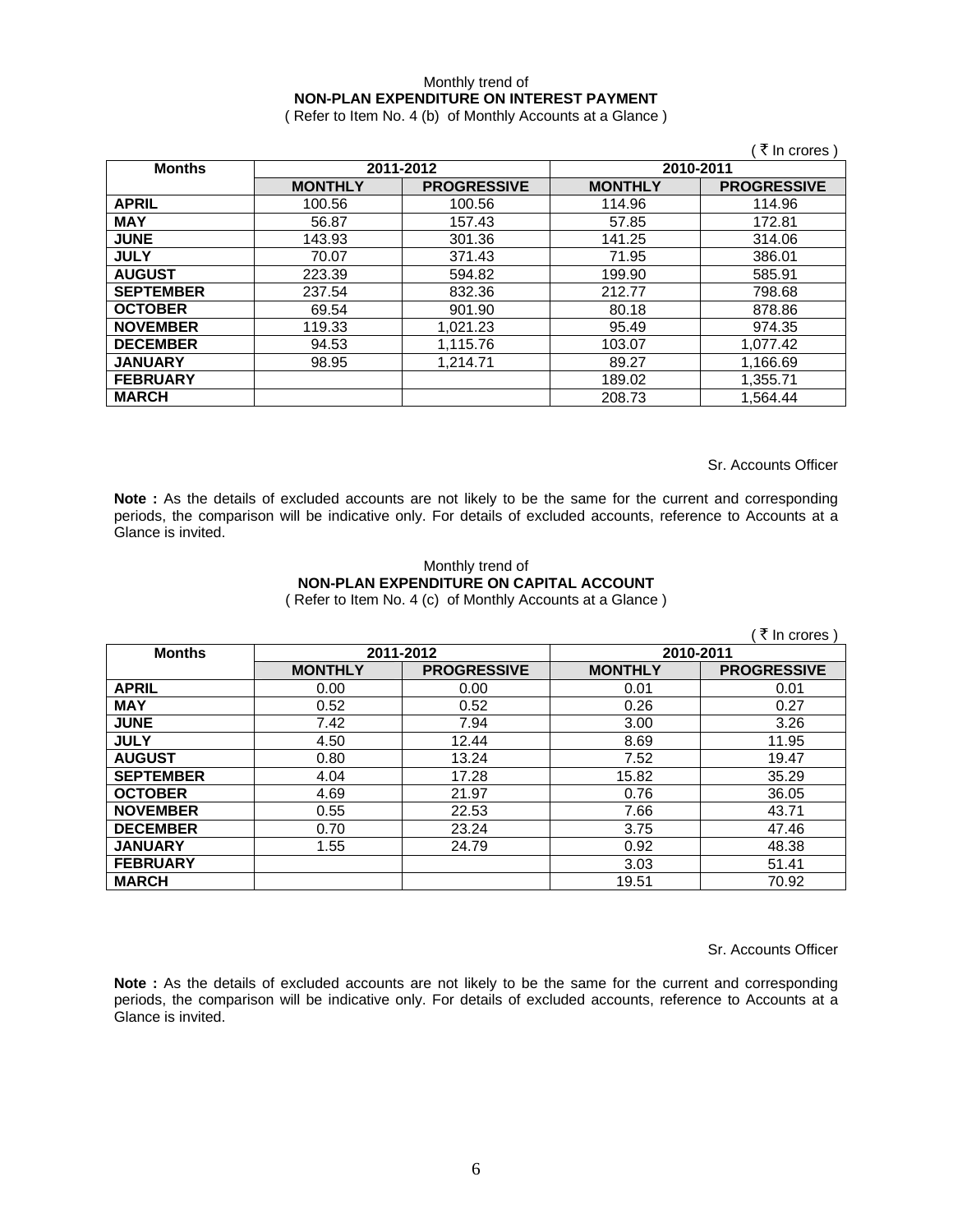### Monthly trend of **PLAN EXPENDITURE ON REVENUE ACCOUNT**

( Refer to Item No. 5 (a) of Monthly Accounts at a Glance )

|                  |                |                    |                | ∶ रे In crores )   |
|------------------|----------------|--------------------|----------------|--------------------|
| <b>Months</b>    |                | 2011-2012          | 2010-2011      |                    |
|                  | <b>MONTHLY</b> | <b>PROGRESSIVE</b> | <b>MONTHLY</b> | <b>PROGRESSIVE</b> |
| <b>APRIL</b>     | 21.34          | 21.34              | 16.07          | 16.07              |
| <b>MAY</b>       | 23.47          | 44.81              | 12.86          | 28.93              |
| <b>JUNE</b>      | 44.91          | 89.72              | 51.42          | 80.35              |
| <b>JULY</b>      | 162.58         | 252.31             | 117.13         | 197.48             |
| <b>AUGUST</b>    | 80.61          | 332.93             | 332.99         | 530.47             |
| <b>SEPTEMBER</b> | 207.54         | 540.48             | 198.92         | 729.39             |
| <b>OCTOBER</b>   | 224.12         | 764.60             | 93.34          | 822.73             |
| <b>NOVEMBER</b>  | 458.90         | 1,223.50           | 201.80         | 1,024.53           |
| <b>DECEMBER</b>  | 236.10         | 1,459.60           | 888.31         | 1,912.84           |
| <b>JANUARY</b>   | 678.32         | 2,137.92           | 573.07         | 2,485.90           |
| <b>FEBRUARY</b>  |                |                    | 949.25         | 3,435.15           |
| <b>MARCH</b>     |                |                    | 1,487.63       | 4,922.78           |

Sr. Accounts Officer

**Note** : As the details of excluded accounts are not likely to be the same for the current and corresponding periods, the comparison will be indicative only. For details of excluded accounts, reference to Accounts at a Glance is invited.

### Monthly trend of **PLAN EXPENDITURE ON CAPITAL ACCOUNT**  ( Refer to Item No. 5 (b) of Monthly Accounts at a Glance )

|                  |                |                    |                | ( ₹ In crores)     |  |
|------------------|----------------|--------------------|----------------|--------------------|--|
| <b>Months</b>    | 2011-2012      |                    |                | 2010-2011          |  |
|                  | <b>MONTHLY</b> | <b>PROGRESSIVE</b> | <b>MONTHLY</b> | <b>PROGRESSIVE</b> |  |
| <b>APRIL</b>     | 0.24           | 0.24               | 0.20           | 0.20               |  |
| <b>MAY</b>       | 44.52          | 44.76              | 7.78           | 7.98               |  |
| <b>JUNE</b>      | 89.10          | 133.86             | 56.01          | 63.99              |  |
| <b>JULY</b>      | 59.18          | 193.05             | 128.70         | 192.69             |  |
| <b>AUGUST</b>    | 39.40          | 232.46             | 111.55         | 304.24             |  |
| <b>SEPTEMBER</b> | 93.51          | 325.98             | 203.71         | 507.95             |  |
| <b>OCTOBER</b>   | 176.04         | 502.03             | 138.88         | 646.83             |  |
| <b>NOVEMBER</b>  | 114.84         | 616.88             | 98.44          | 745.27             |  |
| <b>DECEMBER</b>  | 205.59         | 822.47             | 42.33          | 787.60             |  |
| <b>JANUARY</b>   | 203.73         | 1.026.20           | 140.18         | 927.77             |  |
| <b>FEBRUARY</b>  |                |                    | 67.42          | 995.19             |  |
| <b>MARCH</b>     |                |                    | 860.02         | 1,855.21           |  |

Sr. Accounts Officer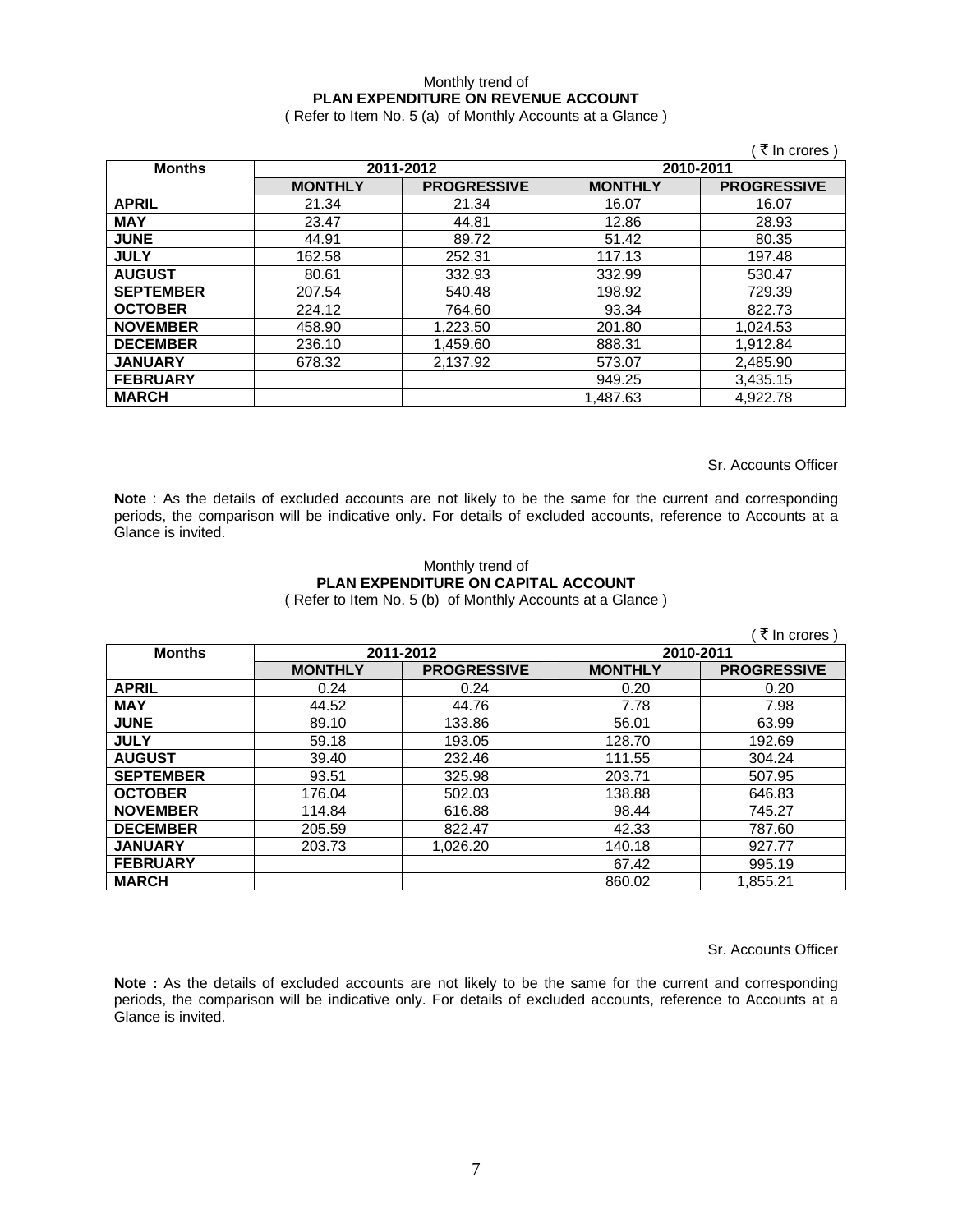# Monthly trend of **TOTAL EXPENDITURE**

### ( Refer to Item No. 6 of Monthly Accounts at a Glance )

|                  |                        |                    |                | ₹ In crores        |
|------------------|------------------------|--------------------|----------------|--------------------|
| <b>Months</b>    | 2011-2012<br>2010-2011 |                    |                |                    |
|                  | <b>MONTHLY</b>         | <b>PROGRESSIVE</b> | <b>MONTHLY</b> | <b>PROGRESSIVE</b> |
| <b>APRIL</b>     | 977.82                 | 977.82             | 782.75         | 782.75             |
| <b>MAY</b>       | 966.80                 | 1.944.62           | 678.64         | 1.461.39           |
| <b>JUNE</b>      | 1,378.09               | 3,322.71           | 1,416.19       | 2,877.58           |
| <b>JULY</b>      | 1,305.45               | 4,628.16           | 1,250.89       | 4,128.47           |
| <b>AUGUST</b>    | 1,691.72               | 6,319.88           | 1,612.50       | 5,740.97           |
| <b>SEPTEMBER</b> | 2,357.17               | 8,677.06           | 1,609.58       | 7,350.55           |
| <b>OCTOBER</b>   | 1,241.82               | 9,918.87           | 1,555.59       | 8,906.14           |
| <b>NOVEMBER</b>  | 2,100.17               | 12,019.06          | 1,779.98       | 10,686.11          |
| <b>DECEMBER</b>  | 1,991.27               | 14,010.34          | 2,204.58       | 12,890.70          |
| <b>JANUARY</b>   | 2,528.27               | 16,538.61          | 2,045.63       | 14,936.33          |
| <b>FEBRUARY</b>  |                        |                    | 2,860.17       | 17,796.50          |
| <b>MARCH</b>     |                        |                    | 6,149.82       | 23,946.33          |

Sr. Accounts Officer

**Note :** As the details of excluded accounts are not likely to be the same for the current and corresponding periods, the comparison will be indicative only. For details of excluded accounts, reference to Accounts at a Glance is invited.

### Monthly trend of **REVENUE EXPENDITURE**  ( Refer to Item No. 6 (a) of Monthly Accounts at a Glance )

|                  |                |                    |                | ₹ In crores )      |
|------------------|----------------|--------------------|----------------|--------------------|
| <b>Months</b>    | 2011-2012      |                    | 2010-2011      |                    |
|                  | <b>MONTHLY</b> | <b>PROGRESSIVE</b> | <b>MONTHLY</b> | <b>PROGRESSIVE</b> |
| <b>APRIL</b>     | 977.57         | 977.57             | 782.53         | 782.53             |
| <b>MAY</b>       | 921.76         | 1,899.33           | 670.61         | 1,453.14           |
| <b>JUNE</b>      | 1,281.54       | 3,180.87           | 1,357.18       | 2,810.32           |
| <b>JULY</b>      | 1.241.75       | 4,422.62           | 1,113.51       | 3,923.83           |
| <b>AUGUST</b>    | 1,651.52       | 6,074.14           | 1.493.43       | 5.417.26           |
| <b>SEPTEMBER</b> | 2,256.39       | 8,330.53           | 1.382.03       | 6.799.29           |
| <b>OCTOBER</b>   | 1,061.08       | 9,391.61           | 1,412.26       | 8,211.56           |
| <b>NOVEMBER</b>  | 1,984.34       | 11,375.95          | 1,673.87       | 9,885.43           |
| <b>DECEMBER</b>  | 1,782.87       | 13,158.83          | 2,145.50       | 12,030.93          |
| <b>JANUARY</b>   | 2.323.00       | 15.481.83          | 1.904.54       | 13,935.47          |
| <b>FEBRUARY</b>  |                |                    | 2,756.67       | 16,692.15          |
| <b>MARCH</b>     |                |                    | 5.259.83       | 21.951.98          |

Sr. Accounts Officer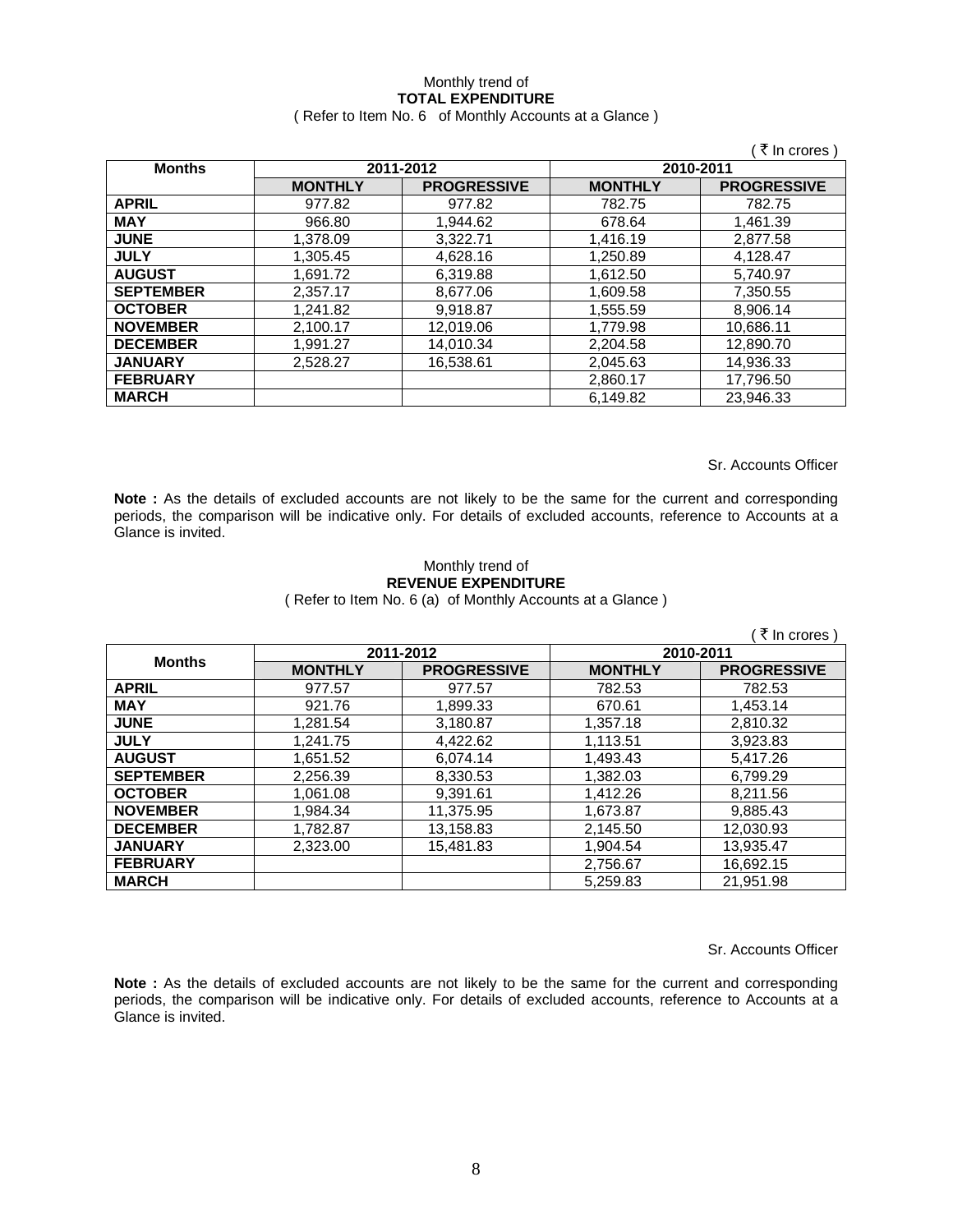## Monthly trend of **CAPITAL EXPENDITURE**

### ( Refer to Item No. 6 (b) of Monthly Accounts at a Glance )

|                  |                |                    |                | ₹ In crores        |
|------------------|----------------|--------------------|----------------|--------------------|
| <b>Months</b>    | 2011-2012      |                    | 2010-2011      |                    |
|                  | <b>MONTHLY</b> | <b>PROGRESSIVE</b> | <b>MONTHLY</b> | <b>PROGRESSIVE</b> |
| <b>APRIL</b>     | 0.24           | 0.24               | 0.22           | 0.22               |
| <b>MAY</b>       | 45.03          | 45.27              | 8.03           | 8.25               |
| <b>JUNE</b>      | 96.53          | 141.80             | 59.01          | 67.26              |
| <b>JULY</b>      | 63.69          | 205.49             | 137.38         | 204.64             |
| <b>AUGUST</b>    | 40.21          | 245.70             | 119.07         | 323.71             |
| <b>SEPTEMBER</b> | 97.56          | 343.26             | 219.53         | 543.24             |
| <b>OCTOBER</b>   | 180.75         | 524.00             | 139.64         | 682.89             |
| <b>NOVEMBER</b>  | 115.41         | 639.41             | 106.10         | 788.99             |
| <b>DECEMBER</b>  | 206.30         | 845.71             | 46.07          | 835.06             |
| <b>JANUARY</b>   | 205.27         | 1.050.98           | 141.09         | 976.15             |
| <b>FEBRUARY</b>  |                |                    | 70.44          | 1,046.60           |
| <b>MARCH</b>     |                |                    | 879.51         | 1,926.11           |

Sr. Accounts Officer

**Note :** As the details of excluded accounts are not likely to be the same for the current and corresponding periods, the comparison will be indicative only. For details of excluded accounts, reference to Accounts at a Glance is invited.

## Monthly trend of **LOANS AND ADVANCES DISBURSED**

( Refer to Item No. 7 of Monthly Accounts at a Glance )

|                  |                |                    |                | ्रे In crores )    |
|------------------|----------------|--------------------|----------------|--------------------|
| <b>Months</b>    | 2011-2012      |                    | 2010-2011      |                    |
|                  | <b>MONTHLY</b> | <b>PROGRESSIVE</b> | <b>MONTHLY</b> | <b>PROGRESSIVE</b> |
| <b>APRIL</b>     | 0.01           | 0.01               | 0.00           | 0.00               |
| <b>MAY</b>       | 0.01           | 0.02               | 0.00           | 0.00               |
| <b>JUNE</b>      | 0.02           | 0.04               | 0.00           | 0.00               |
| <b>JULY</b>      | 0.01           | 0.05               | 0.00           | 0.00               |
| <b>AUGUST</b>    | 0.00           | 0.05               | 0.00           | 0.00               |
| <b>SEPTEMBER</b> | 3.22           | 3.27               | 8.02           | 8.02               |
| <b>OCTOBER</b>   | 0.01           | 3.28               | 3.69           | 11.69              |
| <b>NOVEMBER</b>  | 0.42           | 3.70               | 0.01           | 11.71              |
| <b>DECEMBER</b>  | 2.10           | 5.80               | 13.01          | 24.71              |
| <b>JANUARY</b>   | 0.00           | 5.80               | 0.00           | 24.71              |
| <b>FEBRUARY</b>  |                |                    | 33.05          | 57.76              |
| <b>MARCH</b>     |                |                    | 10.48          | 68.24              |

Sr. Accounts Officer